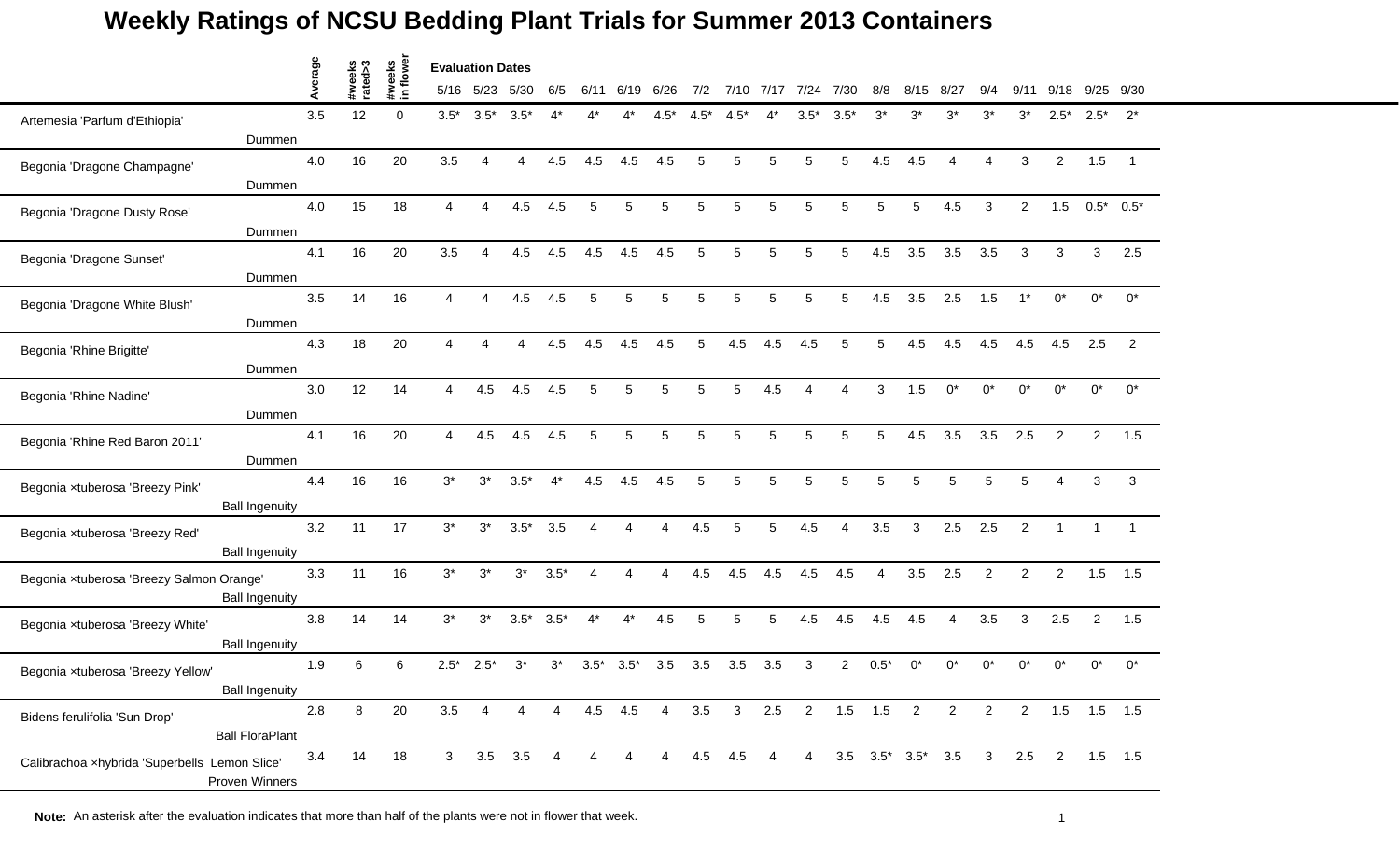|                                                                          | Average |                   |                     | <b>Evaluation Dates</b> |             |       |       |                        |          |                                 |                |          |                |                         |                        |                |                 |                     |                        |                |                |                |                |
|--------------------------------------------------------------------------|---------|-------------------|---------------------|-------------------------|-------------|-------|-------|------------------------|----------|---------------------------------|----------------|----------|----------------|-------------------------|------------------------|----------------|-----------------|---------------------|------------------------|----------------|----------------|----------------|----------------|
|                                                                          |         | #weeks<br>rated>3 | #weeks<br>in flower |                         | 5/16 5/23   | 5/30  | 6/5   | 6/11                   | 6/19     | 6/26                            | 7/2            | 7/10     | 7/17           | 7/24                    | 7/30                   | 8/8            | 8/15            | 8/27                | 9/4                    | 9/11           | 9/18           | 9/25           | 9/30           |
| Calibrachoa xhybrida 'Superbells Cherry Star'<br><b>Proven Winners</b>   | 2.5     | 3                 | 18                  | 3                       | 3           | 3     | 3     | 3.5                    | 3        | 3                               | 3.5            | 3.5      | 3              | 3                       | $\overline{2}$         | 2              | $2^*$           | $1.5*$              | 1.5                    | 1.5            | 1.5            | 1.5            | 1.5            |
| Calibrachoa xhybrida 'Superbells Dreamsicle'<br>Proven Winners           | 3.9     | 16                | 20                  | 3                       | 3           | 3.5   | 4     | 4.5                    | 4.5      | 4.5                             | $\sqrt{5}$     | 5        | 4.5            | $\overline{4}$          | 4                      | 4              | $\overline{4}$  | 4                   | 4.5                    | 3.5            | 3.5            | $\mathbf{3}$   | 2.5            |
| Calibrachoa xhybrida 'Superbells Pomegranate<br>Punch'<br>Proven Winners | 1.9     | $\Omega$          | 6                   | $3^*$                   | $3^*$       | $3^*$ | $3^*$ | $3^*$                  | $2.5*$   | $2.5*$                          | $2.5*$         | $2^*$    | 2.5            | $1.5*$                  | $1^*$                  | $0.5*$         | $1^*$           | $1^*$               | $\overline{1}$         |                |                |                |                |
| Calibrachoa xhybrida 'Superbells Spicy'<br>Proven Winners                | 4.0     | 18                | 18                  | 3                       | 3.5         | 3.5   | 3.5   | 3.5                    | 3.5      | 4                               | 4.5            | 5        | 4.5            | 4.5                     | 4.5                    | 4.5            | $4.5^*$ $4.5^*$ |                     | $\boldsymbol{\Lambda}$ | 4              | 4              | 3.5            | $\mathbf{3}$   |
| Celosia argentea 'Intenz'<br><b>Ball Ingenuity</b>                       | 4.1     | 17                | 20                  | 3                       | 3.5         | Δ     |       | 4.5                    |          |                                 | 4.5            | 4.5      | 4.5            | 4.5                     | 4.5                    | 4.5            | 4.5             | 4.5                 | 4.5                    | 4.5            |                | 3              | 3              |
| Celosia argentea 'Intenz Red'<br><b>Ball Ingenuity</b>                   | 4.0     | 17                | 20                  | 3                       | 3           | 3     | 3.5   | 4                      | 4        | 4                               | $\Delta$       | $\Delta$ | 4              | 3.5                     | $\boldsymbol{\Lambda}$ | 4.5            | 4.5             | 4.5                 | 4.5                    | 4.5            | 4.5            | $\overline{4}$ | $\overline{4}$ |
| Celosia argentea 'Twisted'<br><b>Ball Ingenuity</b>                      | 3.9     | 17                | 20                  | 3                       | 3.5         | 3.5   | 3.5   | 3.5                    | 3.5      | 3.5                             | $\overline{4}$ | 4.5      | 4.5            | 4.5                     | 4.5                    | 4.5            | 4.5             | 4.5                 | 4.5                    | $\overline{4}$ | 3.5            | 3              | 3              |
| Celosia spicata 'Kosmo Yellow'<br>PanAmerican                            | 3.0     | 8                 | 20                  | 3                       | 3           | 3     | 3.5   | $\boldsymbol{\Lambda}$ | $\Delta$ | 4                               | 4.5            | 4.5      | 4              | 3.5                     | 3                      | 2              | $\overline{2}$  | $\overline{2}$      | $\overline{2}$         | $\overline{c}$ | $\overline{2}$ | $\overline{2}$ | $\overline{2}$ |
| Dahlia xhybrida 'Goldalia Rose Impr'<br>Syngenta Flowers                 | 3.8     | 16                | 17                  | $3.5*$                  | $3.5*$      | 3.5   | 3.5   |                        | 4.5      | 4.5                             | 4.5            | 4.5      | 4.5            | 4.5                     | 4.5                    |                | Δ               | 3.5                 | $3.5*$                 | 3              | 2.5            | 2.5            | 2.5            |
| Dahlia xhybrida 'Goldalia Scarlet Impr'<br>Syngenta Flowers              | 3.6     | 14                | 9                   | $3^*$                   | 3.5         | 3.5   | 4     | 4                      | 4.5      | 4.5                             | 4.5            | $4.5*$   | $4.5*$         | $4.5*$                  | $4.5*$                 | 3.5            | $3.5*$          | $3.5*$              | $3^*$                  | $2.5*$         | $2.5*$         | $2.5^*$ 2      |                |
| Dahlia xhybrida 'XXL Colima (73523)'<br>Dummen                           | 2.2     | $\Omega$          | 6                   | 3                       | 3           | 3     | $3^*$ | $3^*$                  | $2^*$    | $2^*$                           | $2^*$          | $2^*$    | $2^*$          | $2^*$                   | $1.5*$                 | $1.5*$         | $2^*$           | $2^*$               | $2^*$                  | $\overline{2}$ | 2              | $2^{\circ}$    | $2.5*$         |
| Dahlia xhybrida 'XXL Durango'<br>Dummen                                  | 3.7     | 16                | 20                  | 3                       | 3           | 3     | 3     | 3.5                    | 3.5      | 4                               | 4.5            | 4.5      | 4.5            | 4.5                     | 4                      | 3.5            | 3.5             | 3.5                 | 3.5                    | 3.5            | 3.5            | 3.5            | 3.5            |
| Dahlia xhybrida 'XXL Hidalgo'<br>Dummen                                  | 3.4     | 12                | 20                  | 3                       | 3.5         | 3.5   | 3.5   |                        |          |                                 |                | 4.5      |                | 4.5                     |                        | 3.5            | 3               | 2.5                 | 3                      | 3              | 2.5            | 2.5            | 2              |
| Dahlia xhybrida 'XXL Mayo Impr (73519)'<br>Dummen                        | 4.0     | 17                | 20                  | 3 <sup>1</sup>          | $3.5\,$     | 4     | 4     |                        |          | 4.5 4.5 4.5 4.5 4.5 4.5 4.5 4.5 |                |          |                |                         |                        | $\overline{4}$ | $\overline{4}$  | 3.5                 | 4                      | 4              | 3.5            | $\mathbf{3}$   | 3              |
| Dahlia xhybrida 'XXL Orange (73521)'<br>Dummen                           | 2.6     | 10                | 18                  |                         | $3.5$ $3.5$ | 4     | 4     | 4.5                    | 4        |                                 | $\overline{4}$ |          | $3.5\quad 3.5$ | $\overline{\mathbf{2}}$ |                        | $2 \qquad 1.5$ |                 | $1^*$ $1^*$ 1.5 1.5 |                        |                | $\overline{1}$ | $\overline{1}$ |                |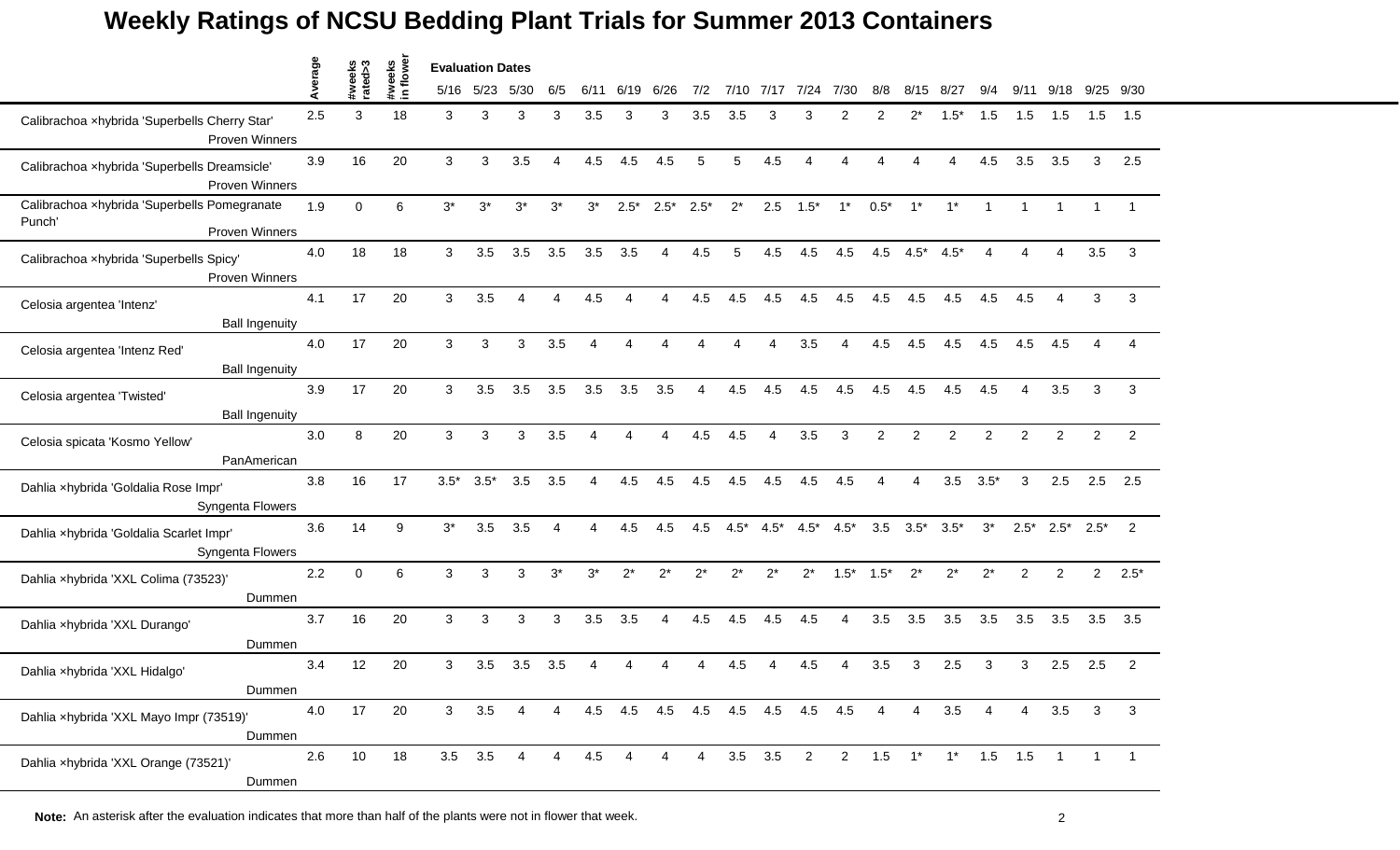|                                                                    | age  |                   |                    | <b>Evaluation Dates</b> |           |        |       |                  |                |                |                 |                |      |      |                                                 |     |                |                |       |      |            |                |                |
|--------------------------------------------------------------------|------|-------------------|--------------------|-------------------------|-----------|--------|-------|------------------|----------------|----------------|-----------------|----------------|------|------|-------------------------------------------------|-----|----------------|----------------|-------|------|------------|----------------|----------------|
|                                                                    | Aver | #weeks<br>rated>3 | #weeks<br>in flowe |                         | 5/16 5/23 | 5/30   | 6/5   | 6/11             | 6/19           | 6/26           | 7/2             | 7/10           | 7/17 | 7/24 | 7/30                                            | 8/8 | 8/15           | 8/27           | 9/4   | 9/11 | 9/18       | 9/25           | 9/30           |
| Dahlia xhybrida 'XXL Sunset (73520)'                               | 3.6  | 12                | 20                 | 3.5                     | 3.5       | 4      |       | 4.5              | 4.5            | 4.5            | 4.5             | 4.5            | 4.5  |      |                                                 | 3   | 3              | 3              | 3     | 3    | 2.5        | 2              | $\overline{2}$ |
| Dummen                                                             |      |                   |                    |                         |           |        |       |                  |                |                |                 |                |      |      |                                                 |     |                |                |       |      |            |                |                |
| Dahlia xhybrida 'XXL Taxco'                                        | 3.7  | 14                | 20                 | 3.5                     | 3.5       | 4      | 4     | 4.5              | 4.5            | 4.5            | 4.5             | 4.5            | 4.5  | 4.5  | 4                                               | 4   | 3.5            | 3              | 3     | 3    | 2.5        | 2.5            | 2              |
| Dummen                                                             |      |                   |                    |                         |           |        |       |                  |                |                |                 |                |      |      |                                                 |     |                |                |       |      |            |                |                |
| Dahlia xhybrida 'XXL Veracruz'                                     | 4.0  | 18                | 17                 | $3.5*$                  | $3.5*$    | 4      | 4.5   | 4.5              | 4.5            | 4.5            | 4.5             | $4.5*$         | 4.5  | 4.5  | 4.5                                             |     | 4              | 3.5            | 3.5   | 3.5  | 3.5        | 3              | 3              |
| Dummen                                                             |      |                   |                    |                         |           |        |       |                  |                |                |                 |                |      |      |                                                 |     |                |                |       |      |            |                |                |
| Euphorbia 'Stardust Super Flash'                                   | 4.0  | 13                | 20                 | 3                       | 3         | 3      | 3     | $\mathbf{3}$     | 3              | 3              | 3.5             | $\overline{4}$ | 4.5  | 4.5  | 4.5                                             | 4.5 | 5              | 5              | 5     | 5    | 5          | 4.5            | 4.5            |
| Dummen                                                             | 4.2  | 16                | 20                 |                         | 3         |        |       |                  | 3.5            | 4              |                 |                | 5    | 5    | 5                                               | 5   | 5              |                | 5     |      |            |                |                |
| Euphorbia 'Stardust White Sparkle'                                 |      |                   |                    | 3                       |           | 3      | 3     | 3.5              |                |                | 4.5             | 5              |      |      |                                                 |     |                |                |       | 4.5  | 4.5        |                |                |
| Dummen                                                             | 4.2  | 19                | 17                 | $3^*$                   | $3.5*$    | 3.5    | 4     | 4.5              | 4.5            | 4.5            | 4.5             | 4.5            | 4.5  | 4.5  | 4.5                                             | 4.5 | $\overline{4}$ | $\overline{4}$ | 4.5   | 4.5  | 4.5        | $\overline{4}$ | $4^*$          |
| Gerbera 'Garvinea Jasmina'<br><b>Florist Holland</b>               |      |                   |                    |                         |           |        |       |                  |                |                |                 |                |      |      |                                                 |     |                |                |       |      |            |                |                |
|                                                                    | 4.1  | 16                | 16                 | $3^*$                   | $3.5*$    | $3.5*$ | 4     | 4.5              | 4.5            | 5              | 5               | 5              | 5    | 5    | 5                                               | 4.5 | $4.5*$         | 3.5            | 3.5   | 3.5  | 3          | 3              | 3              |
| Gerbera 'Garvinea Layla'<br><b>Florist Holland</b>                 |      |                   |                    |                         |           |        |       |                  |                |                |                 |                |      |      |                                                 |     |                |                |       |      |            |                |                |
| Gerbera 'Garvinea Lisa'                                            | 3.9  | 14                | 13                 | $3^*$                   | $3^*$     | $3.5*$ | 4     | 4.5              | 4.5            | 4.5            | 4.5             | 4.5            | 4.5  | 5    | 4.5                                             |     |                |                |       | 3    | $3^{\ast}$ | $3^*$          | $3^*$          |
| <b>Florist Holland</b>                                             |      |                   |                    |                         |           |        |       |                  |                |                |                 |                |      |      |                                                 |     |                |                |       |      |            |                |                |
| Gerbera 'Garvinea Orangina'                                        | 4.6  | 18                | 17                 | $3^*$                   | $3^*$     | $3.5*$ | 4     | 4.5              | 4.5            |                | 5               | 5              | 5    | 5    | 5                                               | 5   | 5              |                | 5     | 5    | 4.5        | 4.5            | 4.5            |
| <b>Florist Holland</b>                                             |      |                   |                    |                         |           |        |       |                  |                |                |                 |                |      |      |                                                 |     |                |                |       |      |            |                |                |
| Gerbera 'Garvinea Sophie'                                          | 4.1  | 17                | 13                 | $3.5*$                  | $3.5*$    | $4^*$  | 4.5   | 4.5              | 4.5            | 5              | 5               | 5              | 5    | 5    | 4.5                                             | 4.5 | $4^*$          | $4^*$          | $4^*$ | 3.5  | 3          | 3              | $2.5*$         |
| <b>Florist Holland</b>                                             |      |                   |                    |                         |           |        |       |                  |                |                |                 |                |      |      |                                                 |     |                |                |       |      |            |                |                |
| Gerbera 'Garvinea Sweet Dreams'                                    | 4.4  | 18                | 14                 | $3^*$                   | $3^*$     | $3.5*$ | $4^*$ | $4.5*$           | 4.5            | 4.5            | 5               | 5              | 5    | 5    | 5                                               | 5   | 5              | 5              | 4.5   | 4.5  | 4.5        | 4              | $4^*$          |
| <b>Florist Holland</b>                                             |      |                   |                    |                         |           |        |       |                  |                |                |                 |                |      |      |                                                 |     |                |                |       |      |            |                |                |
| Gerbera jamesonii 'Cartwheel Strawberry Twist'<br>Syngenta Flowers | 4.5  | 19                | 14                 | $3^*$                   | $3.5*$    | $3.5*$ | $4^*$ | $4.5*$           | $4.5*$         | 4.5            | 5               | 5              | 5    | 5    | 5                                               | 5   | 5              | 5              | 5     | 4.5  | 4.5        | 4.5            | 3.5            |
| Impatiens hawkerii 'Florific Lavender'                             | 3.8  | 18                | 18                 | $3^*$                   | 3*        | 3.5    | 3.5   |                  |                | 4.5            | 4.5             | 4.5            | 4.5  |      |                                                 |     | 4.5            | 3.5            | 3.5   | 3.5  | 3.5        | 3.5            | 3.5            |
| Syngenta Flowers                                                   |      |                   |                    |                         |           |        |       |                  |                |                |                 |                |      |      |                                                 |     |                |                |       |      |            |                |                |
| Impatiens hawkerii 'Florific Red'<br>Syngenta Flowers              | 3.2  | 14                | 17                 | $3^*$                   | $3^*$     |        |       | $3*$ 3.5 3.5 3.5 |                | $\overline{4}$ | $\overline{4}$  |                |      |      | 3.5 3.5 3.5 3.5 3.5 3.5 3.5 3.5 3.5 2.5 1.5 1.5 |     |                |                |       |      |            |                |                |
|                                                                    | 4.4  | 17                | 16                 | $3^*$                   | $3^*$     | $3^*$  |       | $3.5$ $3.5$      | $\overline{4}$ | 4.5            | $5\phantom{.0}$ | 5              | 5    | 5    | 5                                               | 5   | 5              | 5              | 5     | 5    | 5          |                | $4.5$ $4.5^*$  |
| Lantana camara 'Bandana Cherry Sunrise'<br>Syngenta Flowers        |      |                   |                    |                         |           |        |       |                  |                |                |                 |                |      |      |                                                 |     |                |                |       |      |            |                |                |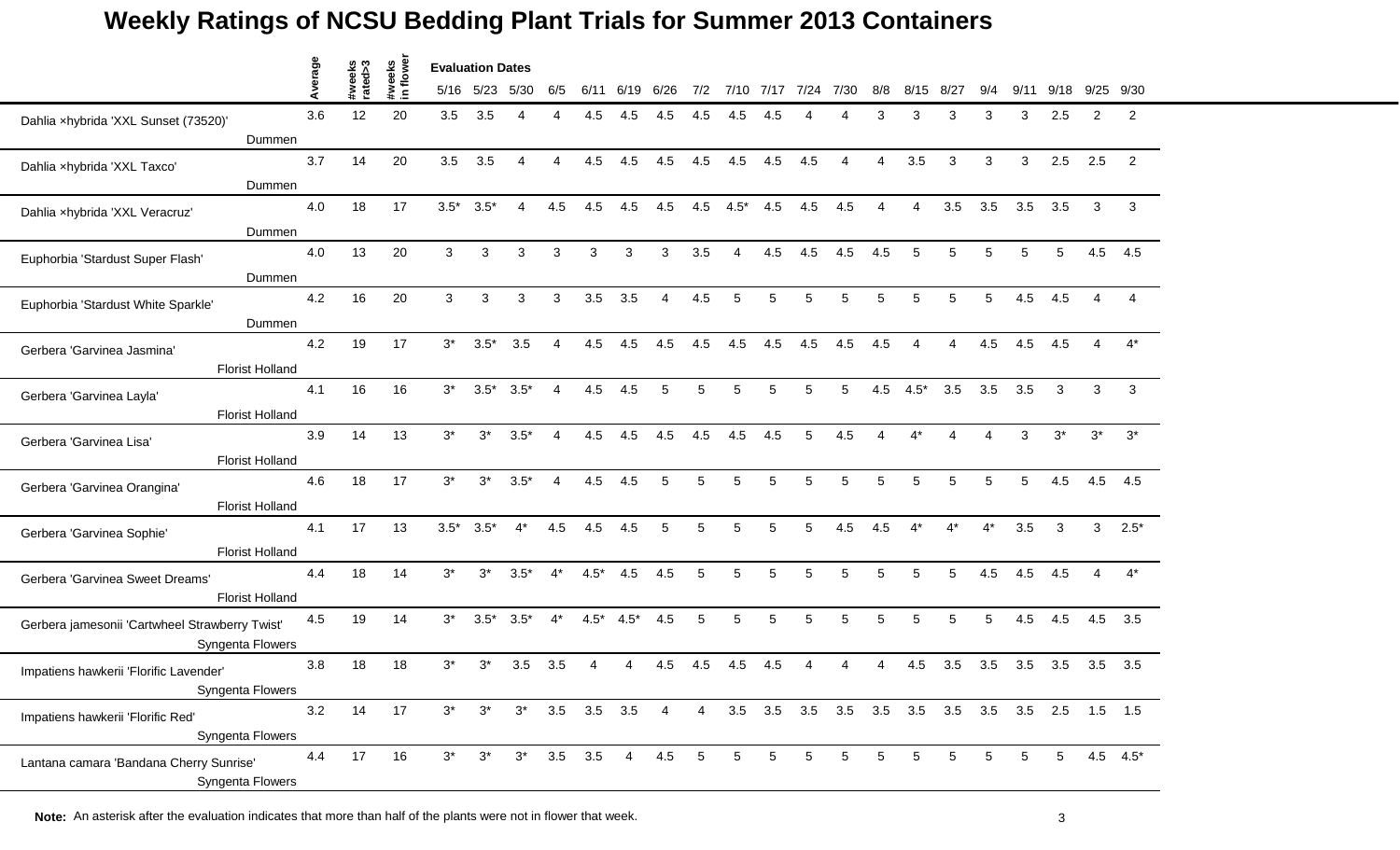|                                                                    | verage | eeks<br>ed>3 | veeks<br>flowe | <b>Evaluation Dates</b> |                |                |                |                |                        |                |                |                |        |                          |                                                 |              |                |             |                |                 |         |       |                 |
|--------------------------------------------------------------------|--------|--------------|----------------|-------------------------|----------------|----------------|----------------|----------------|------------------------|----------------|----------------|----------------|--------|--------------------------|-------------------------------------------------|--------------|----------------|-------------|----------------|-----------------|---------|-------|-----------------|
|                                                                    |        | ಕ            |                |                         | 5/16 5/23      | 5/30           | 6/5            | 6/11           | 6/19                   | 6/26           | 7/2            | 7/10           | 7/17   | 7/24                     | 7/30                                            | 8/8          | 8/15           | 8/27        | 9/4            | 9/11            | 9/18    | 9/25  | 9/30            |
| Lantana camara 'Bandana Peach'<br>Syngenta Flowers                 | 4.3    | 17           | 13             | $3^*$                   | $3^*$          | 3              | 3.5            |                | 4.5                    | 4.5            |                |                |        |                          | 5                                               |              |                | 4.5         | 4.5*           |                 |         | $4^*$ | $3.5*$          |
| Lantana camara 'Bandana Red 09'<br>Syngenta Flowers                | 3.5    | 11           | 14             | $2.5*$                  | $2.5*$         | $2.5^*$ 2.5*   |                | $2.5^*$ 2.5*   |                        | $\mathbf{3}$   | 3              | 3              | 3.5    | 3.5                      | 3.5                                             | 3.5          | $\overline{4}$ | 4.5         | 5              | 5               | 5       | 4.5   | 4               |
| Lantana camara 'Bandana Rose'<br>Syngenta Flowers                  | 4.2    | 15           | 17             | $2.5*$                  | $2.5^*$ 2.5*   |                | 3              | $\mathbf{3}$   | 3.5                    | $\mathbf 4$    | $\overline{4}$ | 4.5            | 5      | 5                        | 5                                               | 5            | 5              | 5           | 5              | 5               | 5       | 4.5   | 4.5             |
| Lantana camara 'Bandana White'<br>Syngenta Flowers                 | 4.3    | 17           | 15             | 3                       | 3              | 3.5            | $\overline{4}$ | 4              | 4.5                    | 4.5            | 5              | 5              | 5      | 5                        | 5                                               | 5            | 5              | 5           | $5^*$          | $4.5*$          | $4.5*$  |       | $3.5^*$ 2.5*    |
| Lantana camara 'Chapel Hill Apricot Sunrise'<br>Dummen             | 4.2    | 19           | 9              | 3                       | $3.5*$         | $3.5*$         |                | 4.5            | 4.5                    | 4.5            | 5              | 4.5            | $4.5*$ | $4.5*$                   | $4.5*$                                          | 4.5          | 4.5            | $4.5*$      | $4.5*$         | $4.5*$          |         |       | $3.5^*$ $3.5^*$ |
| Lantana camara 'Chapel Hill Gold'<br>Dummen                        | 4.4    | 20           | 10             | 3.5                     | 3.5            | $\overline{4}$ | 4              | 4.5            | 5                      | 5              | 5              | 5              | $4.5*$ | $4.5*$                   | $4.5*$                                          | $4.5*$       | $4.5*$         | $4.5*$      | 4.5            | $4.5^*$ $4.5^*$ |         | $4^*$ | $4^*$           |
| Lantana camara 'Chapel Hill Miss Tara'<br>Dummen                   | 3.8    | 17           | 14             | 3                       | 3.5            | 3.5            | 3.5            | 4              | $\boldsymbol{\Lambda}$ | 4              | 4.5            | 4.5            | 4.5    | $\boldsymbol{\varDelta}$ | 4                                               |              | 4              |             | $4^*$          | $4^*$           | $3.5^*$ |       | $2.5^*$ 2.5*    |
| Lantana camara 'Chapel Hill Pink Huff'<br>Dummen                   | 4.4    | 17           | 17             | 3                       | 3              | 3              | 3.5            | $\overline{4}$ | $\boldsymbol{\Lambda}$ | 4.5            | 5              | 5              | 5      | 5                        | 5                                               | 5            | 5              | 5           | 5              | $4.5^*$ $4.5^*$ |         | $4^*$ | $\overline{4}$  |
| Lantana camara 'Chapel Hill Sunset Orange'<br>Dummen               | 4.1    | 17           | 12             | $3^*$                   | $3^*$          | $3^*$          | 3.5            |                |                        | 4.5            | 5              | 4.5            | 4.5    | 4.5                      | 4.5                                             | 4.5          | 4.5            | 4.5         | $4.5*$         | $4.5*$          |         |       | $3.5^*$ $3.5^*$ |
| Lantana camara 'Chapel Hill Yellow'<br>Dummen                      | 4.4    | 20           | 14             | 3.5                     | 3.5            | $\overline{4}$ | 4              | 4.5            | 5                      | 5              | 5              | 5              | $4.5*$ | 4.5                      | 4.5                                             | 4.5          | 4.5            | 4.5         | $4.5*$         | $4.5^*$ $4.5^*$ |         | $4^*$ | $4^*$           |
| Lobelia erinus 'Techno Heat Electric Blue'<br>Syngenta Flowers     | 2.7    | 8            | 18             | 3                       | 3.5            | $\overline{A}$ | 4              | 4.5            | 4.5                    | 4.5            | 4.5            | 3.5            | 2.5    | $1^*$                    | $1^*$                                           | $\mathbf{1}$ | $\overline{2}$ | 2           | $\overline{2}$ | 1.5             | 1.5     | 1.5   | 1.5             |
| Lobelia erinus 'Techno Heat Upright Dark Blue'<br>Syngenta Flowers | 2.5    | 9            | 16             | 4                       | 4.5            | 5              | 5              | 5              | 5                      | 4.5            | 4.5            | 3.5            | 2.5    | $1^*$                    | $0.5*$                                          | $0.5^*$      | $0.5*$         | $\mathbf 1$ | $\overline{1}$ | 0.5             | 0.5     | 0.5   | 0.5             |
| Lobelia erinus 'Techno Heat Upright White'<br>Syngenta Flowers     | 1.6    | 6            | 6              | Δ                       | 4.5            |                | 5.             | 5              | 4.5                    | $2.5^*$        | $1.5*$         | 0*             |        |                          |                                                 |              |                |             |                |                 | ሰ*      | ሰ*    | $0^*$           |
| Lobelia erinus 'Techno Heat Violet 11'<br>Syngenta Flowers         | 2.0    | 9            | 10             | 3.5                     | 4              | 4              |                | 4.5 4.5 4.5    |                        | $\overline{4}$ | $\overline{4}$ | $3.5$ 2.5      |        | $1^*$                    | $0^*$                                           | $0^*$        | $0^*$          | $0^*$       | $0^*$          | $0^*$           | $0^*$   | $0^*$ | $0^*$           |
| Lobelia erinus 'Techno Heat White'<br>Syngenta Flowers             | 2.8    | 10           | 16             | 3.5                     | $\overline{4}$ | 4.5 4.5        |                | 5              | 5                      | 5              | 5              | $\overline{4}$ |        |                          | $3.5$ $1.5^*$ $0.5^*$ $0.5^*$ $1^*$ $1.5$ $1.5$ |              |                |             |                | 1.5             |         |       |                 |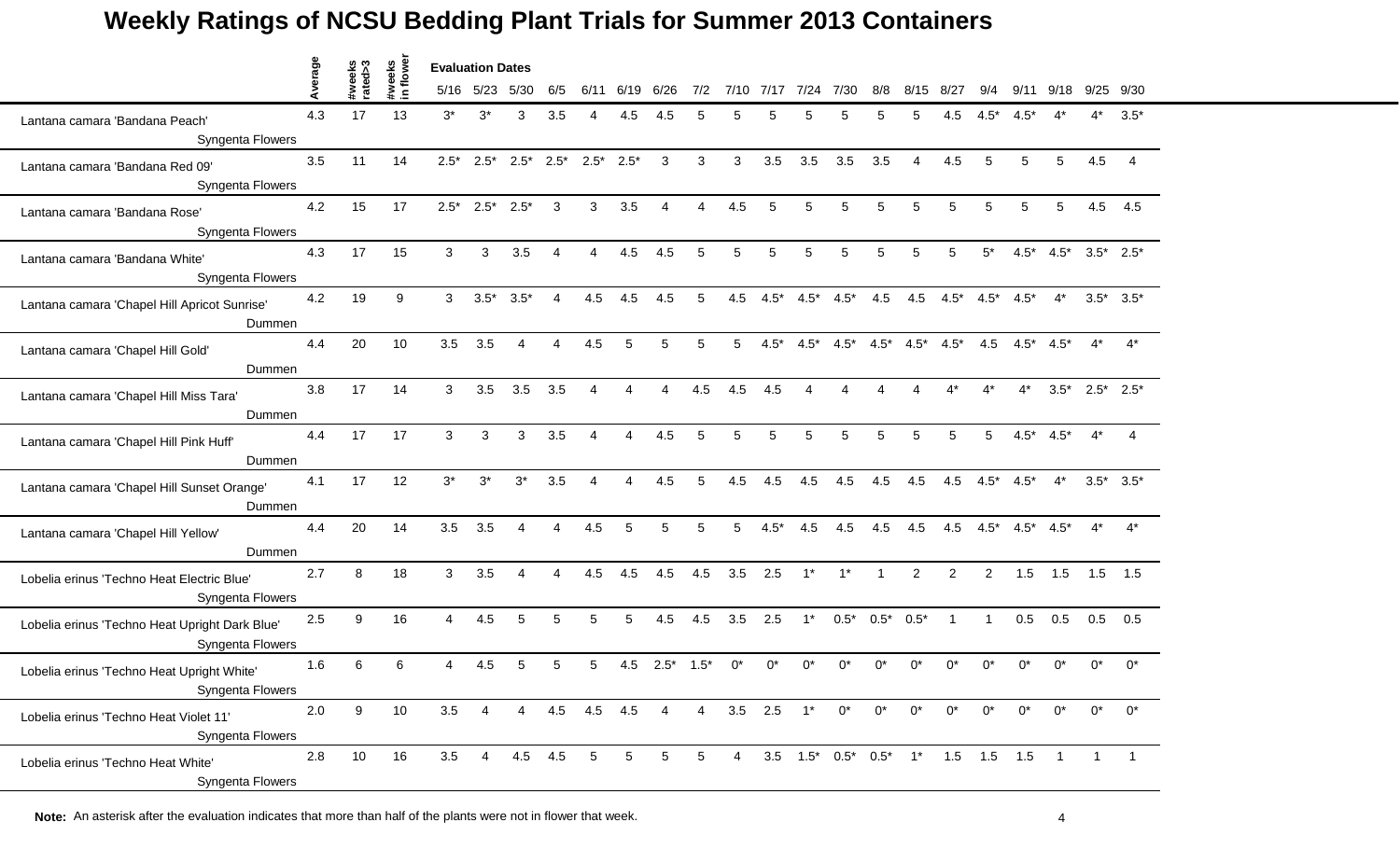|                                                                      | verage |                   |                    | <b>Evaluation Dates</b> |           |                          |        |             |                |                                                               |     |                 |      |                        |                        |                |                |                   |                |       |                          |              |                |
|----------------------------------------------------------------------|--------|-------------------|--------------------|-------------------------|-----------|--------------------------|--------|-------------|----------------|---------------------------------------------------------------|-----|-----------------|------|------------------------|------------------------|----------------|----------------|-------------------|----------------|-------|--------------------------|--------------|----------------|
|                                                                      | ⋖      | #weeks<br>rated>3 | #weeks<br>in flowe |                         | 5/16 5/23 | 5/30                     | 6/5    | 6/11        | 6/19           | 6/26                                                          | 7/2 | 7/10            | 7/17 | 7/24                   | 7/30                   | 8/8            | 8/15           | 8/27              | 9/4            | 9/11  | 9/18                     | 9/25         | 9/30           |
| Multi- species 'Fuseables Healing Waters                             | 3.2    | 11                | 20                 | 3                       | 3.5       | 3.5                      |        |             |                | 4.5                                                           | 4.5 | 5               | 4.5  |                        | 3.5                    | З              | $\mathfrak{p}$ | 2                 | 2              | 2     | $\overline{2}$           | 1.5          |                |
| PanAmerican                                                          |        |                   |                    |                         |           |                          |        |             |                |                                                               |     |                 |      |                        |                        |                |                |                   |                |       |                          |              |                |
| Osteospermum ecklonis 'White Lightning'<br><b>Burpee Home Garden</b> | 3.9    | 14                | 18                 | $3.5*$                  | $4^*$     | $\boldsymbol{\varDelta}$ | Δ      | 4.5         | 4.5            | 5                                                             | 5   | 5               | 5    | 5                      | 4.5                    | $\overline{4}$ | 3.5            | 3                 | 3              | 2.5   | 2.5                      | 2.5          | 2.5            |
| Pelargonium 'Cumbanita Dark Red'<br>Dummen                           | 2.7    | 5                 | 19                 | 3                       | 3         | 3                        | 3      | 3           | 3              | 3.5                                                           | 3.5 | 3.5             | 3.5  | 3.5                    | 3                      | 2.5            | 2              | 2                 | $2^*$          | 2     | 2                        | 1.5          | 1.5            |
| Pelargonium 'Cumbanita Dark Red 61 (20846)'<br>Dummen                | 3.0    | 6                 | 17                 | $3^*$                   | $3^*$     | 3                        | 3      | 3           | 3.5            | 3.5                                                           |     | Δ               |      | 3.5                    | 3                      | 2.5            | 2.5            | 2.5               | $2.5^*$        | 2.5   | 2.5                      | 2            | 2.5            |
| Pelargonium 'Cumbanita Deep Rose'<br>Dummen                          | 4.2    | 16                | 20                 | 3                       | 3         | 3                        | 3      | 3.5         | 3.5            | $\boldsymbol{\Lambda}$                                        | 4.5 | 5               |      | 5                      | 5                      | 4.5            | 4.5            | 4.5               | 4.5            | 4.5   | 4.5                      | 4.5          | 4.5            |
| Pelargonium 'Fanzone Dark Red 71 (20873)'<br>Dummen                  | 2.9    | 4                 | 20                 | 3                       | 3         | 3                        | 3      | 3           | 3              | 3                                                             | 3.5 | 4               | 4    | 3.5                    | 3                      | 3              | 2.5            | 2                 | $\overline{2}$ | 2     | 2.5                      | 2.5          | 2.5            |
| Pelargonium 'Fanzone Dark Red 78 (20910)'<br>Dummen                  | 3.7    | 15                | 19                 | 3                       | $3.5*$    | 3.5                      | 3.5    | Δ           | $\overline{A}$ | Δ                                                             | 4.5 | 4.5             | 4.5  | $\boldsymbol{\Lambda}$ | $\boldsymbol{\Lambda}$ | 4              | 3.5            | 3.5               | 3.5            | 3     | 3                        | 3            | 3              |
| Pelargonium 'Fanzone Deep Rose 76 (20880)'<br>Dummen                 | 4.3    | 19                | 18                 | $3^*$                   | $3.5*$    | 3.5                      | 3.5    | 4           | 4.5            | 4.5                                                           | 5   | 5               | 5    | 5                      | 5                      | 5              | 4.5            | 4.5               |                | Δ     | 4                        | 3.5          | 4              |
| Pelargonium 'Fanzone Fuchsia 74 (20878)'<br>Dummen                   | 2.8    | 3                 | 17                 | $2.5*$                  | $3^*$     | $2.5*$                   | 2.5    | 3           | 2.5            | 3                                                             | 3.5 | 3               | 3.5  | 3.5                    | 3                      | 2.5            | 2.5            | 3                 | 3              | 3     | 2.5                      | 2            | $\overline{2}$ |
| Pelargonium 'Fanzone Fuchsia 75 (20879)'<br>Dummen                   | 2.0    | $\Omega$          | 9                  | $2.5*$                  | 3         | $2.5*$                   | $2.5*$ | $2.5*$      | 2.5            | 3                                                             | 3   | 2.5             | 3    | 2.5                    | $\overline{2}$         | 1.5            | $1.5*$         | $1^*$             | $1^*$          | $1^*$ | $1^*$                    | $1^*$        | $1^*$          |
| Pelargonium 'Fanzone Light Pink 70 (20882)'<br>Dummen                | 3.7    | 15                | 18                 | $3^*$                   | $3^*$     | 3                        | 3      | 3.5         | 3.5            | 3.5                                                           | Δ   | Δ               | 4.5  | 4.5                    | 4.5                    | 4.5            | 4              | 3.5               | 3.5            | 3.5   | 3.5                      | 3            | 3.5            |
| Pelargonium 'Fanzone Light Pink 71 (20883)'<br>Dummen                | 3.4    | 12                | 18                 | $3^*$                   | $3^*$     | 3.5                      | 3.5    | 4           | 3.5            | Δ                                                             | 4.5 | 4.5             | 4.5  | 4.5                    | 4                      | 3.5            | 3.5            | 2.5               | 2.5            | 2.5   | 2.5                      | 2            | 2              |
| Pelargonium 'Fanzone Neon 70 (20884)'<br>Dummen                      | 2.0    | 0                 | 11                 | $3^*$                   | 3         | 3                        | 3      | З           | 3              | 3                                                             | 3   | 2.5             | 2.5  | 2                      | 1.5                    |                |                |                   |                |       |                          | $1^*$        |                |
| Pelargonium 'Fanzone Rose 77 (20881)'<br>Dummen                      | 3.3    | 11                | 11                 | $2^*$                   |           |                          |        |             |                | $2.5^*$ $2.5^*$ $2.5^*$ $2.5^*$ $2.5^*$ $3^*$ $3.5^*$ $3.5^*$ |     |                 | 4    | 4                      | 4                      | 4              | $\overline{4}$ | 4                 | 4              |       | $3.5\quad 3.5$           | $\mathbf{3}$ | 3              |
| Pelargonium 'Pinnacle Plum 2013'<br>Dummen                           | 1.9    | $\overline{1}$    | 13                 | $2^*$                   |           | $2.5^*$ 2.5 2.5          |        | $3 \quad 3$ |                | 3 <sup>1</sup>                                                |     | $3.5$ $2.5$ $2$ |      |                        | $2 \t 1.5 \t 1$        |                |                | $1^*$ $1^*$ $1^*$ |                |       | $1^*$ 0.5 <sup>*</sup> 1 |              |                |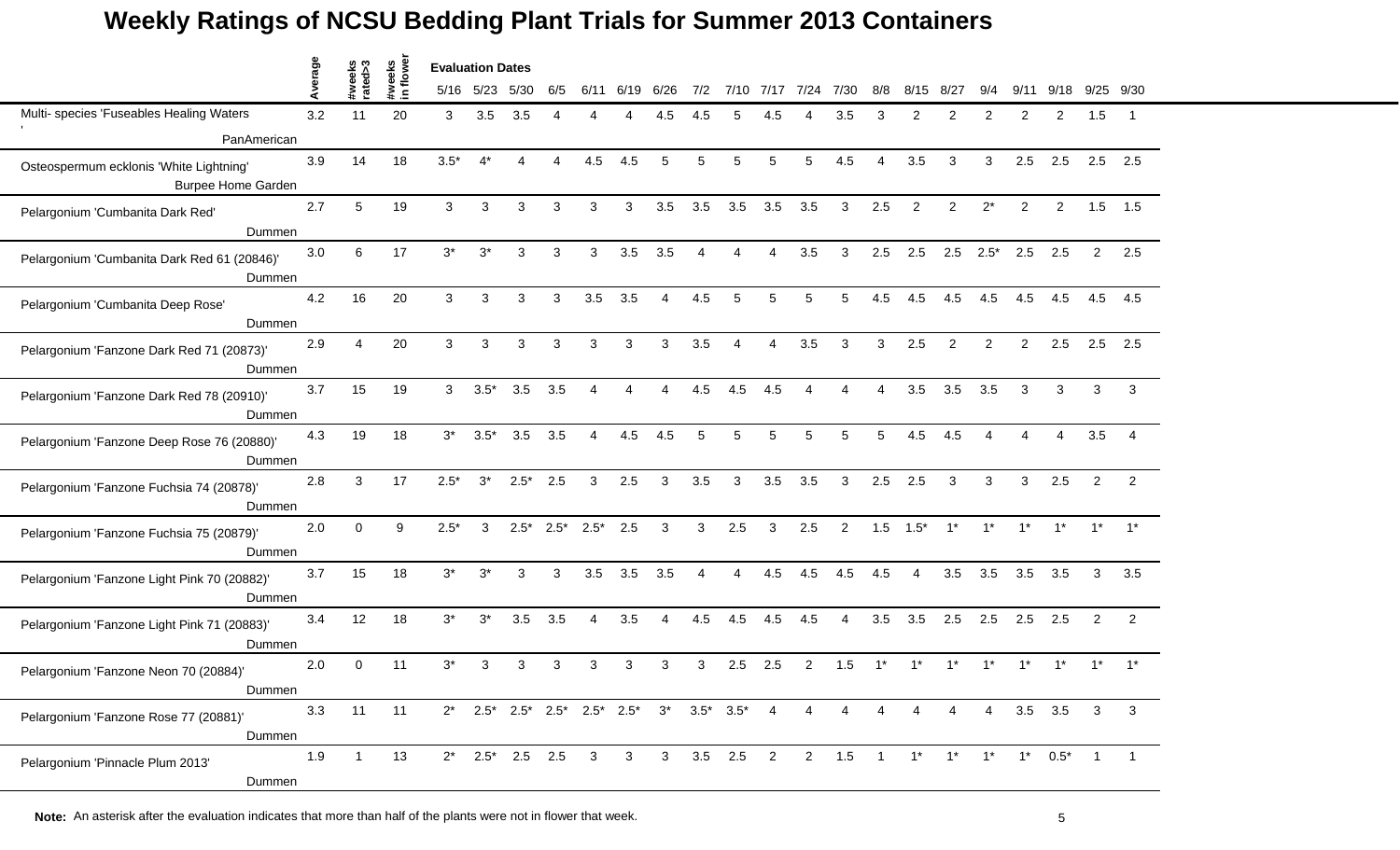|                                               |        | age  |                   |                    | <b>Evaluation Dates</b> |              |              |                |                |                         |                |                          |                 |                          |                 |                       |                          |                         |                             |          |              |              |                |                        |
|-----------------------------------------------|--------|------|-------------------|--------------------|-------------------------|--------------|--------------|----------------|----------------|-------------------------|----------------|--------------------------|-----------------|--------------------------|-----------------|-----------------------|--------------------------|-------------------------|-----------------------------|----------|--------------|--------------|----------------|------------------------|
|                                               |        | Aver | #weeks<br>rated>3 | #weeks<br>in flowe |                         | 5/16 5/23    | 5/30         | 6/5            | 6/11           | 6/19                    | 6/26           | 7/2                      | 7/10            | 7/17                     | 7/24            | 7/30                  | 8/8                      | 8/15                    | 8/27                        | 9/4      | 9/11         | 9/18         |                | 9/25 9/30              |
| Pelargonium 'Sarita Dark Red'                 |        | 2.3  | 3                 | 11                 | $3^*$                   | $3^*$        | 3            | 3              | 3              | 3                       | 3              | 3.5                      | 3.5             | 3.5                      | 3               | $\overline{2}$        | $1.5*$                   |                         |                             | $1^*$    |              | $1*$         | $1^*$          | $1^*$                  |
|                                               | Dummen |      |                   |                    |                         |              |              |                |                |                         |                |                          |                 |                          |                 |                       |                          |                         |                             |          |              |              |                |                        |
| Pelargonium 'Sarita Dark Red Star 74 (20871)' |        | 4.3  | 19                | 18                 | $3^*$                   | $3.5*$       | 3.5          | 3.5            | $\overline{A}$ | 4.5                     | 4.5            | 5                        | 5               | 5                        | 5               | 4.5                   | 4.5                      | 4.5                     | 4.5                         | 4.5      | 4.5          | 4.5          | $\overline{4}$ | $\boldsymbol{\Lambda}$ |
|                                               | Dummen |      |                   |                    |                         |              |              |                |                |                         |                |                          |                 |                          |                 |                       |                          |                         |                             |          |              |              |                |                        |
| Pelargonium 'Sarita Hot Pink 60 (20842)'      |        | 4.2  | 16                | 20                 | 3                       | 3            | 3            | 3              | 3.5            | 3.5                     | 4              | 4.5                      | 4.5             | 5                        | 5               | 5                     | 5                        | 5                       | 5                           | 5        | 4.5          |              | 4              | 3.5                    |
|                                               | Dummen |      |                   |                    |                         |              |              |                |                |                         |                |                          |                 |                          |                 |                       |                          |                         |                             |          |              |              |                |                        |
| Pelargonium 'Sarita Lilac Splash'             |        | 4.0  | 19                | 20                 | 3                       | 3.5          | 3.5          | 3.5            | $\Delta$       | 4                       | 4              | 4.5                      | 5               | 5                        | 5               | 5                     | 4.5                      | 4.5                     | 4                           | 3.5      | 3.5          | 3.5          | 3.5            | 3.5                    |
|                                               | Dummen |      |                   |                    |                         |              |              |                |                |                         |                |                          |                 |                          |                 |                       |                          |                         |                             |          |              |              |                |                        |
| Pelargonium 'Sarita Pink'                     |        | 3.9  | 17                | 18                 | $3^*$                   | $3^*$        | 3            | 3.5            |                |                         |                | 4.5                      | 4.5             | 4.5                      | 4.5             | 4.5                   |                          |                         |                             |          |              | 3.5          | 3.5            | 3.5                    |
|                                               | Dummen |      |                   |                    |                         |              |              |                |                |                         |                |                          |                 |                          |                 |                       |                          |                         |                             |          |              |              |                |                        |
| Pelargonium 'Sarita Punch'                    |        | 3.5  | 13                | 20                 | 3                       | 3            | 3            | 3              | 3.5            | 3.5                     | 4              | $\overline{4}$           | 4               | Δ                        | $\Delta$        | 4                     | $\boldsymbol{\Lambda}$   | 3.5                     | 3.5                         | 3.5      | 3.5          | 3            | 3              | $\mathbf{3}$           |
|                                               | Dummen |      |                   |                    |                         |              |              |                |                |                         |                |                          |                 |                          |                 |                       |                          |                         |                             |          |              |              |                |                        |
| Pelargonium 'Sarita Soft Pink 60 (20859)'     |        | 3.8  | 16                | 20                 | 3                       | 3            | 3            | 3              | 3.5            | 3.5                     | 4              | 4.5                      | 4.5             | 4.5                      | 5               | 5                     | 4.5                      | $\overline{\mathbf{4}}$ | 3.5                         | 3.5      | 3.5          | 3.5          | 3.5            | 3.5                    |
|                                               | Dummen |      |                   |                    |                         |              |              |                |                |                         |                |                          |                 |                          |                 |                       |                          |                         |                             |          |              |              |                |                        |
| Pelargonium 'Sarita Wild Salmon'              |        | 4.0  | 16                | 16                 | $3^*$                   | $3^{\ast}$   | $3^*$        | $3^*$          | 3.5            | 3.5                     | 3.5            | $\boldsymbol{\varDelta}$ | 4               | 4.5                      | 5               | 5                     | 5                        | 5                       | 5                           | 4.5      | 4.5          | 4            | 3.5            | 3.5                    |
|                                               | Dummen |      |                   |                    |                         |              |              |                |                |                         |                |                          |                 |                          |                 |                       |                          |                         |                             |          |              |              |                |                        |
| Pelargonium 'Savannah Carmine'                |        | 3.1  | 6                 | 18                 | $3^*$                   | $3^*$        | 3            | 3              | 3              | 3                       | 3.5            | 3.5                      | 3.5             | 3.5                      | 3.5             | 3                     | 2.5                      | 2.5                     | 3                           | 3        | 3            | 3            | 3              | 3.5                    |
|                                               | Dummen |      |                   |                    |                         |              |              |                |                |                         |                |                          |                 |                          |                 |                       |                          |                         |                             |          |              |              |                |                        |
| Pelargonium 'Savannah Coral '                 |        | 3.6  | 16                | 20                 | 3                       | 3            | 3            | 3              | 3.5            | 3.5                     | 3.5            | 3.5                      | 3.5             | $\overline{4}$           | $\overline{4}$  | Δ                     | $\boldsymbol{\varDelta}$ | Δ                       | $\Delta$                    | $\Delta$ | 3.5          | 3.5          | 3.5            | 3.5                    |
|                                               | Dummen |      |                   |                    |                         |              |              |                |                |                         |                |                          |                 |                          |                 |                       |                          |                         |                             |          |              |              |                |                        |
| Pelargonium 'Savannah Orange'                 |        | 3.6  | 12                | 20                 | 3                       | 3            | 3            | 3              | 3.5            | 3.5                     | 3.5            | $\boldsymbol{\Lambda}$   | 4               | $\boldsymbol{\varDelta}$ | 4               | 4.5                   | 4.5                      | 4.5                     | $\boldsymbol{\Lambda}$      | 3.5      | 3            | 3            | 3              | 3                      |
|                                               | Dummen |      |                   |                    |                         |              |              |                |                |                         |                |                          |                 |                          |                 |                       |                          |                         |                             |          |              |              |                |                        |
| Pelargonium 'Savannah Pink'                   |        | 3.8  | 16                | 19                 | $3^*$                   | 3            | 3            | 3.5            | 3.5            | 4                       | 4.5            | 5                        | 4.5             | 4.5                      | 4.5             |                       |                          | 4                       | 3.5                         | 3        | 3.5          | 3.5          | 3.5            | 3.5                    |
|                                               | Dummen |      |                   |                    |                         |              |              |                |                |                         |                |                          |                 |                          |                 |                       |                          |                         |                             |          |              |              |                |                        |
| Pelargonium 'Savannah Pink Sizzle'            |        | 4.3  | 18                | 17                 | $3^*$                   | $3^*$        | $3.5*$       | 3.5            |                |                         | 4.5            | 5                        |                 |                          | 5               |                       |                          | 5                       | 4.5                         |          |              |              |                |                        |
|                                               | Dummen |      |                   |                    |                         |              |              |                |                |                         |                |                          |                 |                          |                 |                       |                          |                         |                             |          |              |              |                |                        |
| Pelargonium 'Savannah Red'                    |        | 4.2  | 16                | 18                 | $3^*$                   | $3^*$        | $\mathbf{3}$ | 3 <sup>1</sup> | 3.5            | $\overline{4}$          | $\overline{4}$ | 4.5                      | $5\phantom{.0}$ | 5                        | $5\phantom{.0}$ | 5                     | 5 <sub>5</sub>           |                         | 4.5 4.5 4.5 4.5 4.5 4.5 4.5 |          |              |              |                |                        |
|                                               | Dummen |      |                   |                    |                         |              |              |                |                |                         |                |                          |                 |                          |                 |                       |                          |                         |                             |          |              |              |                |                        |
| Pelargonium 'Survivor Coral 2013'             |        | 3.3  | 8                 | 20                 | $\mathbf{3}$            | $\mathbf{3}$ | $\mathbf{3}$ | 3 <sup>1</sup> | 3.5            | $\overline{\textbf{3}}$ | 3.5            | $\overline{4}$           | $\overline{4}$  | $\overline{4}$           |                 | $3.5$ $3.5$ $3.5$ $3$ |                          |                         | $\mathbf{3}$                | 3        | $\mathbf{3}$ | $\mathbf{3}$ | $\mathbf{3}$   | 3                      |
|                                               | Dummen |      |                   |                    |                         |              |              |                |                |                         |                |                          |                 |                          |                 |                       |                          |                         |                             |          |              |              |                |                        |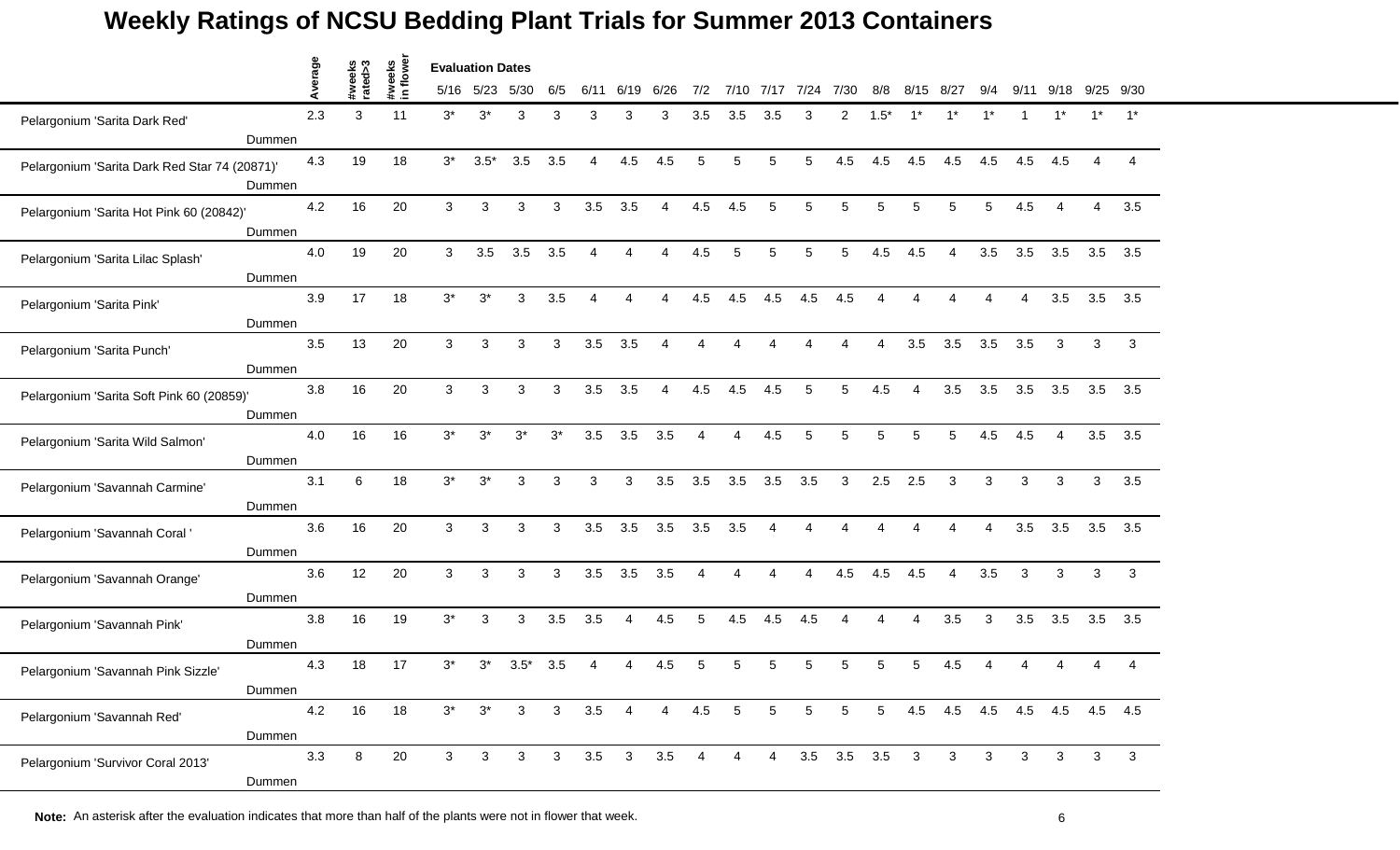|                                                                  | werage |                   |                    |        | <b>Evaluation Dates</b> |                   |              |                        |                |                |                |             |      |              |                |                |                |                |                |                |                 |              |                |
|------------------------------------------------------------------|--------|-------------------|--------------------|--------|-------------------------|-------------------|--------------|------------------------|----------------|----------------|----------------|-------------|------|--------------|----------------|----------------|----------------|----------------|----------------|----------------|-----------------|--------------|----------------|
|                                                                  |        | #weeks<br>rated>3 | #weeks<br>in flowe |        | 5/16 5/23               | 5/30              | 6/5          | 6/11                   | 6/19           | 6/26           | 7/2            | 7/10        | 7/17 | 7/24         | 7/30           | 8/8            | 8/15           | $8/2^-$        |                | 9/             | 9/18            | 9/25         | 9/30           |
| Pelargonium 'Survivor Dark Red'                                  | 3.6    | 10                | 20                 | 3      | 3                       | 3                 | 3            | 3.5                    | Δ              |                | 5              |             | 4.5  | 4.5          | 4.5            |                | 3.5            | 3              | 3              | 3              | 3               | 3            | 3              |
| Dummen                                                           |        |                   |                    |        |                         |                   |              |                        |                |                |                |             |      |              |                |                |                |                |                |                |                 |              |                |
| Pelargonium 'Survivor Fuchsia'                                   | 3.9    | 19                | 20                 | 3      | 3.5                     | 3.5               | 3.5          | 4                      | 4.5            | 4.5            | 4.5            | 4.5         | 4.5  | 4.5          | Δ              | Δ              | 3.5            | 3.5            | 3.5            | 3.5            | 3.5             | 3.5          | $\overline{4}$ |
| Dummen                                                           |        |                   |                    |        |                         |                   |              |                        |                |                |                |             |      |              |                |                |                |                |                |                |                 |              |                |
| Pelargonium 'Survivor Lilac Charme'<br>Dummen                    | 2.2    | 3                 | 16                 | $2^*$  | $2.5^*$                 | 2.5               | $2.5*$       | 3                      | 3.5            | 3.5            | 3.5            | 2.5         | 2.5  | 2.5          | $\overline{2}$ | 1.5            | $1.5*$         | 1.5            | 1.5            | 1.5            | 1.5             | 1.5          | 1.5            |
| Pelargonium 'Survivor Pink 2013'<br>Dummen                       | 3.8    | 14                | 19                 | $3^*$  | 3                       | 3                 | 3.5          | 3.5                    | 4              | 4.5            | 5              | 5           | 4.5  | 4.5          |                |                | Δ              |                | 3.5            | 3              | 3               | 3            | 3.5            |
| Pelargonium 'Survivor Salmon Sensation'                          | 3.0    | 10                | 20                 | 3      | 3.5                     | 3.5               | 3.5          | 3.5                    | 3.5            | 3.5            | 3.5            | 3.5         | 3.5  | 3.5          | 3              | 2.5            | 2.5            | 2.5            | 2.5            | 2.5            | 2.5             | 2            | $\overline{2}$ |
| Dummen                                                           |        |                   |                    |        |                         |                   |              |                        |                |                |                |             |      |              |                |                |                |                |                |                |                 |              |                |
| Pelargonium zonale 'Americana Dark Red'<br>Syngenta Flowers      | 3.9    | 18                | 20                 | 3.5    | 3.5                     | 3.5               | 3.5          | $\boldsymbol{\Lambda}$ | 4.5            | 4.5            | 5              | 5           | 5    | 4.5          | Δ              | 4              | 3.5            | 3.5            | 3.5            | $\overline{4}$ | 3.5             | 3            | 3              |
| Pelargonium zonale 'Americana Rose Mega<br>Splash'               | 3.0    | $\overline{7}$    | 18                 | $3^*$  | $3.5*$                  | 3                 | 3            | 3.5                    | 3.5            | 3.5            | 3.5            | 3.5         | 3.5  | 3            | 3              | 2.5            | 2.5            | 2.5            | 2.5            | 2.5            | 2.5             | 2.5          | 2.5            |
| Syngenta Flowers                                                 |        |                   |                    |        |                         |                   |              |                        |                |                |                |             |      |              |                |                |                |                |                |                |                 |              |                |
| Pelargonium zonale 'Americana Salmon'<br>Syngenta Flowers        | 3.5    | 11                | 20                 | 3      | 3                       | 3.5               | 3.5          |                        | Δ              | Δ              | 4.5            | 4.5         |      | 4            | 3.5            | 3.5            | 3              | 3              | 3              | 3              | 3               | 3            | 3              |
| Pelargonium zonale 'Americana Violet'<br>Syngenta Flowers        | 1.9    | 5                 | 11                 | 3      | 3                       | 3                 | 3            | 3.5                    | 3.5            | 4              | 4.5            | 3.5         | 2.5  | 2            | $1.5*$         | $0.5*$         | $0^*$          | $^{\circ}$     | ሰ*             | n*             | $0^*$           | $0^*$        | $0^*$          |
| Pelargonium zonale 'Americana White'<br>Syngenta Flowers         | 3.0    | 4                 | 18                 | $2.5*$ | 2.5                     | 3                 | $2.5*$       | 3                      | 3              | 3              | $\mathbf{3}$   | 3.5         | 3.5  | 3.5          | 3.5            | 3              | 3              | 3              | 3              | 3              | 3               | $\mathbf{3}$ | 3              |
| Pelargonium zonale 'Americana White Splash                       | 2.0    | $\Omega$          | 12                 |        |                         |                   |              |                        | $1^*$          | $1.5*$         |                |             |      | 2.5          |                |                | 2              |                | $2^*$          |                |                 | 2            |                |
| Syngenta Flowers                                                 |        |                   |                    | $2^*$  | $2^*$                   | 2                 | $2^*$        | $1.5*$                 |                |                | $\overline{2}$ | $2^*$       | 2.5  |              | $\overline{c}$ | $\overline{2}$ |                | $\overline{2}$ |                | 2              | 2               |              | 2              |
| Pelargonium zonale 'Rocky Mountain Dark Red'<br>Syngenta Flowers | 3.2    | 11                | 20                 | 3      | 3                       | 3.5               | 3.5          |                        | Δ              | Δ              | 4.5            | 4.5         |      |              | 4              | 3.5            | 3              | 2.5            | 2.5            | $\overline{c}$ | 1.5             | 1.5          | 1.5            |
| Pelargonium zonale 'Rocky Mountain Lavender'<br>Syngenta Flowers | 2.2    |                   | 14                 | 3      | 3                       | 3                 | 3            | 3.5                    | 3.5            | 3.5            | 3.5            | 3           |      | 2.5          | 2              | 1.5            |                |                |                |                | $0.5*$          |              | $0.5^*$ 0.5*   |
| Pelargonium zonale 'Rocky Mountain Pink'<br>Syngenta Flowers     | 3.4    | 12                | 20                 | 3      | 3                       | 3                 | $\mathbf{3}$ |                        | $3.5\quad 3.5$ | $\overline{4}$ | 4              | 4           | 4    | 4            | 4              | 4              | $\overline{4}$ | 3.5            | 3.5            | 3              | 2.5             | $2^{\circ}$  | 2.5            |
| Pelargonium zonale 'Rocky Mountain Salmon'<br>Syngenta Flowers   | 3.1    | 9                 | 19                 | $3^*$  |                         | $3.5$ $3.5$ $3.5$ |              | 4                      | 4              | $\overline{4}$ |                | 4.5 3.5 3.5 |      | $\mathbf{3}$ | 3 <sup>1</sup> | 2.5            | $\overline{2}$ | $\overline{2}$ | $\overline{2}$ |                | 2.5 2.5 2.5 2.5 |              |                |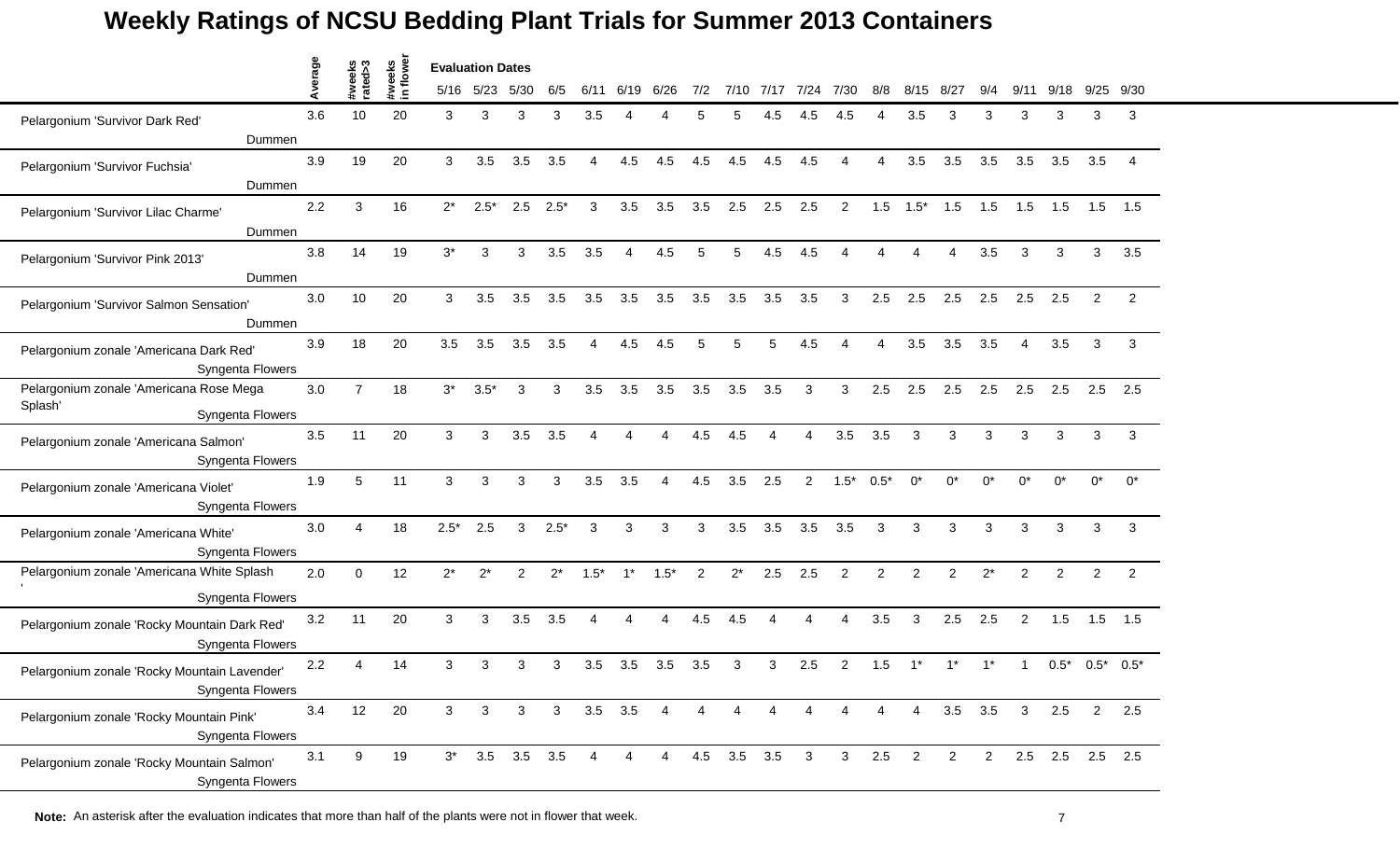|                                                                     | Average |                   | #weeks<br>in flower | <b>Evaluation Dates</b> |                |                |                |                        |                         |                |                       |                |                |                |                |                |                |                          |                |                |               |                               |                |
|---------------------------------------------------------------------|---------|-------------------|---------------------|-------------------------|----------------|----------------|----------------|------------------------|-------------------------|----------------|-----------------------|----------------|----------------|----------------|----------------|----------------|----------------|--------------------------|----------------|----------------|---------------|-------------------------------|----------------|
|                                                                     |         | #weeks<br>rated>3 |                     |                         | 5/16 5/23      | 5/30           | 6/5            | 6/11                   | 6/19                    | 6/26           | 7/2                   |                | 7/10 7/17      | 7/24           | 7/30           | 8/8            | 8/15           | 8/27                     | 9/4            | 9/11           | 9/18          | 9/25                          | 9/30           |
| Pelargonium zonale 'Rocky Mountain Violet'<br>Syngenta Flowers      | 3.3     | 8                 | 20                  | 3                       | 3              | 3              | 3              | 3                      | 3                       | 3.5            |                       |                |                |                | 4.5            | 4.5            | 3.5            | 3                        | 3              | 2.5            | 2.5           | 2.5                           | 2              |
| Pelargonium zonale 'Rocky Mountain White'<br>Syngenta Flowers       | 2.3     | $\Omega$          | 13                  | $2.5*$                  | $2.5*$         | 2.5            | $\overline{2}$ | 2                      | $2^*$                   | $2.5*$         | $2.5*$                | $3^*$          | 3              | 3              | 2.5            | 2              | $\overline{2}$ | $2^*$                    | $\overline{2}$ | 2              | 2             | $\overline{2}$                | $\overline{2}$ |
| Pelargonium zonale 'Tango Dark Red'<br>Syngenta Flowers             | 2.0     | $\overline{7}$    | 10                  | $3^*$                   | 3.5            | 3.5            | 3.5            | 3.5                    | 3.5                     | 3.5            | 3.5                   | 2.5            | 2.5            | $\overline{2}$ | $1.5*$         | $0.5*$         | $0.5^*$        | $0.5^*$                  | $0.5*$         |                |               | $0.5^*$ $0.5^*$ $0.5^*$ $0^*$ |                |
| Pelargonium zonale 'Tango Hot Pink'<br>Syngenta Flowers             | 2.4     | Δ                 | 14                  | 3                       | 3              | 3              | 3              | 3                      | 3                       | 3              | 3.5                   | 3.5            | 3.5            | 3.5            | 3              | $\mathbf{2}$   | $1.5*$         | $1^*$                    | $1^*$          |                | $1.5$ $1.5^*$ | $1^*$                         | $1^*$          |
| Pelargonium zonale 'Tango Red 09'<br>Syngenta Flowers               | 3.9     | 16                | 20                  | 3                       | 3              | 3              | 3              | 3.5                    | $\Delta$                | Δ              | 4.5                   | 5              | 4.5            |                |                |                |                | 4.5                      |                |                |               |                               |                |
| Pelargonium zonale 'Tango Salmon'<br>Syngenta Flowers               | 3.1     | 8                 | 20                  | 3                       | 3              | 3              | 3              | 3.5                    | $\overline{\mathbf{4}}$ | 4              | $\Delta$              | $\Delta$       | 3.5            | 3.5            | 3.5            | 3              | 2.5            | 2.5                      | 2.5            | 2.5            | 2.5           | 2.5                           | 2.5            |
| Pelargonium zonale 'Tango Violet'<br>Syngenta Flowers               | 2.8     | 6                 | 20                  | 3                       | 3              | 3              | 3              | 3.5                    | 3.5                     | $\overline{4}$ | 4                     | $\overline{4}$ | 3.5            | 3              | 3              | 3              | $\overline{2}$ | 1.5                      | $\overline{2}$ | $\overline{2}$ | 1.5           | 1.5                           | 1.5            |
| Pelargonium zonale 'Tango White'<br>Syngenta Flowers                | 3.4     | 13                | 20                  | 3                       | 3              | 3.5            | 3.5            | 3.5                    | 3.5                     | 3.5            | $\boldsymbol{\Delta}$ | Δ              | 4              | $\overline{4}$ | 3.5            | 3              | 3.5            | 3.5                      | 3.5            | 3              | 3             | 2.5                           | 2.5            |
| Petunia xhybrida 'Blue a Fuse'<br><b>Burpee Home Garden</b>         | 2.4     | 9                 | 14                  | 3                       | 3.5            | 3.5            | 3.5            | Δ                      |                         | 4.5            | 5                     | 5              | 4.5            | 2.5            | 2.5            | 2              | 0.5            | $0.5*$                   | $0^*$          | $^{\circ}$     | $0^*$         | $0^*$                         | $0^*$          |
| Petunia xhybrida 'Cha-Ching Cherry'<br><b>Ball FloraPlant</b>       | 2.4     | 9                 | 17                  | 3.5                     | 3.5            | 3.5            | 3.5            | $\boldsymbol{\Lambda}$ | $\overline{\mathbf{4}}$ | $\overline{4}$ | 3.5                   | 3.5            | 3              | 2.5            | 2.5            | $\overline{2}$ | $1.5*$         | $1^*$                    | 0.5            | 0.5            | 0.5           | 0.5                           | $0.5*$         |
| Petunia xhybrida 'Flash Mob Bluerific'<br><b>Burpee Home Garden</b> | 2.9     | 9                 | 18                  | 3                       | 3.5            | $\overline{4}$ | 4              | 4.5                    | $\overline{4}$          | 4.5            | 5                     | 4.5            | 4              | 3              | 3              | 2.5            | $1.5^*$ 1.5    |                          | $\overline{1}$ | $\mathbf{1}$   | $\mathbf{1}$  | $\overline{1}$                | $1^*$          |
| Petunia xhybrida 'Flash Mob Redtastic'<br><b>Burpee Home Garden</b> | 2.1     | $\Delta$          | 16                  | 3                       | 3.5            | 3.5            | 3.5            | 3.5                    | 3                       | 3              | 3                     | 2.5            | 2.5            | $\overline{2}$ | 2              | $\overline{2}$ | $1.5*$         | $1^*$                    | 0.5            | 0.5            | 0.5           |                               | $0.5^*$ 0.5*   |
| Petunia xhybrida 'Fuseables Burgundy Starlight'<br>PanAmerican      | 2.3     | 8                 | 18                  | $3^*$                   | 3.5            |                | Δ              | 4.5                    | 4.5                     | 4.5            | 4.5                   | 3.5            | $3^*$          | 1.5            |                |                | 0.5            | 0.5                      | 0.5            | 0.5            | 0.5           | 0.5                           | 0.5            |
| Petunia xhybrida 'Fuseables Flirtini'<br>PanAmerican                | 2.9     | 8                 | 18                  | $3^*$                   | $3^*$          | 3.5            | $\overline{4}$ |                        | 4.5 4.5 4.5             |                | $5\overline{)}$       | 4.5            | $\overline{4}$ | $\mathbf{3}$   | 3 <sup>1</sup> |                |                | 3  1.5  1.5  1.5  1  1.5 |                |                |               | $\overline{1}$                |                |
| Petunia xhybrida 'Fuseables Lime Coral'<br>PanAmerican              | 2.8     | 10                | 19                  |                         | $3.5\quad 3.5$ | -4             | 4              |                        | 4.5 4.5 4.5             |                | $5 -$                 | $4.5$ 4        |                | $\mathbf{3}$   | 3 <sup>7</sup> |                | $2.5$ 1.5      | $1^*$                    | $\overline{1}$ | $\overline{1}$ |               | $0.5$ 0.5 0.5                 |                |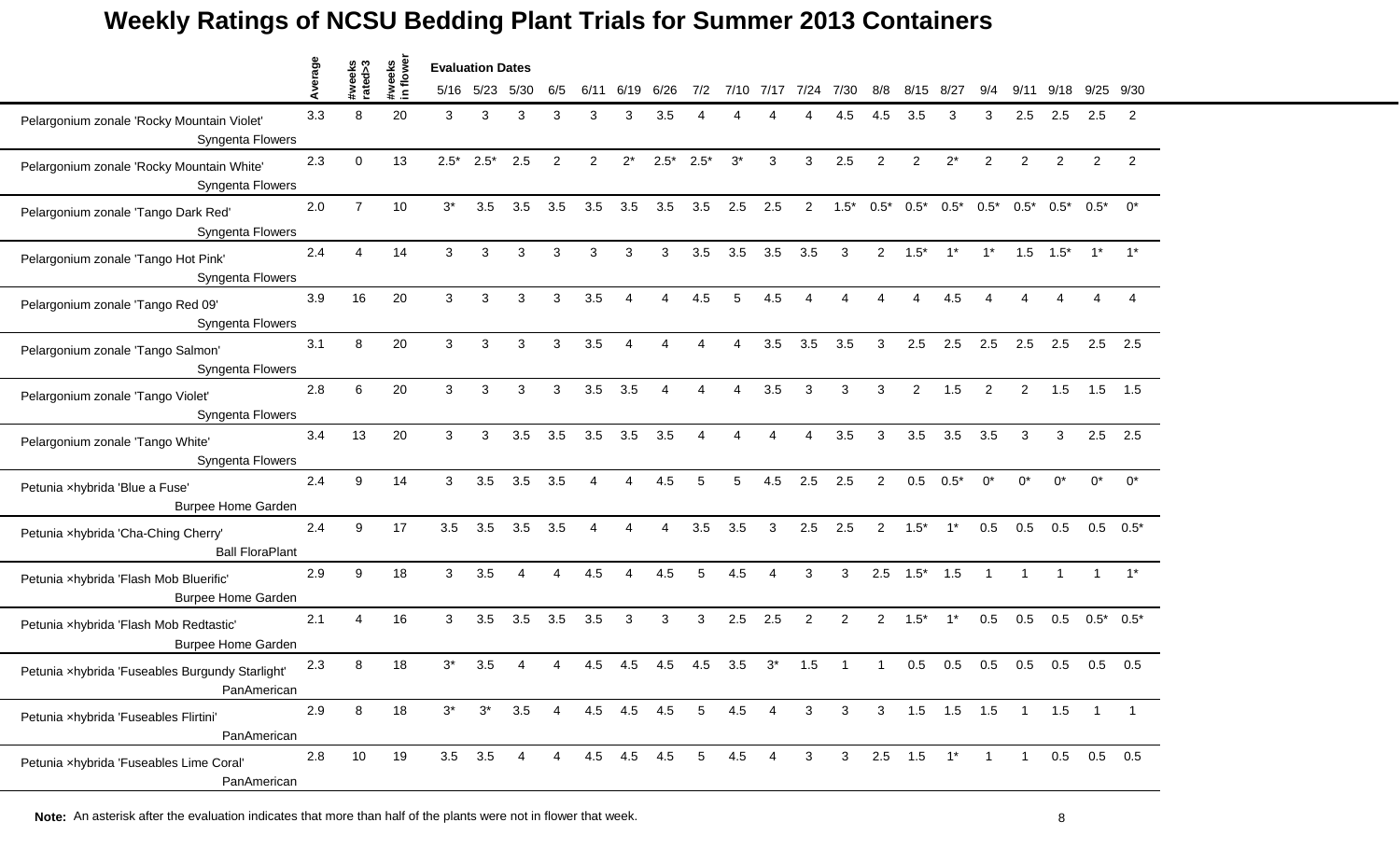|                                                                                      | age |                   |                    | <b>Evaluation Dates</b> |                 |          |        |                        |             |                                 |                 |       |                |                |                     |                |                        |        |                         |                |                        |       |                         |
|--------------------------------------------------------------------------------------|-----|-------------------|--------------------|-------------------------|-----------------|----------|--------|------------------------|-------------|---------------------------------|-----------------|-------|----------------|----------------|---------------------|----------------|------------------------|--------|-------------------------|----------------|------------------------|-------|-------------------------|
|                                                                                      | ⋖   | #weeks<br>rated>3 | #weeks<br>in flowe |                         | 5/16 5/23       | 5/30     | 6/5    | 6/11                   | 6/19        | 6/26                            | 7/2             |       | 7/10 7/17      | 7/24           | 7/30                | 8/8            | 8/15                   | 8/27   | 9/4                     | 9/11           | 9/18                   | 9/25  | 9/30                    |
| Petunia xhybrida 'Fuseables Silk N Satin'<br>PanAmerican                             | 3.3 | 11                | 19                 | $3^*$                   | 3.5             | 3.5      |        | 4.5                    | 4.5         | 4.5                             | 5               | 5     | 4.5            | 3.5            | 3.5                 | з              | 2.5                    | 2      | 2                       | 2              | 2                      | 1.5   | 1.5                     |
| Petunia xhybrida 'Fuseables Strawberry Wine'<br>PanAmerican                          | 2.9 | 11                | 18                 | 3.5                     | 3.5             | 4        | 4.5    | 5                      | 4.5         | 4.5                             | 5               | 5     | 4.5            | 3.5            | 3                   | 2              | $1.5*$                 | $0.5*$ | 0.5                     | 0.5            | 0.5                    | 0.5   | - 1                     |
| Petunia xhybrida 'Rose and Shine'<br><b>Ball FloraPlant</b>                          | 1.7 | $\Omega$          | 17                 | 3                       | 3               | 2.5      | 2.5    | 2.5                    | 2           | $\overline{2}$                  | 2.5             | 2.5   | 2.5            | 2              | $\overline{2}$      | 1.5            | $1^*$                  | $0.5*$ | $0.5*$                  | 0.5            | 0.5                    |       | $0.5$ 0.5               |
| Petunia xhybrida 'Sun Spun Purple Star'<br><b>Ball FloraPlant</b>                    | 1.8 | $\overline{1}$    | 17                 | 3                       | 3               | 3        | 3      | 3.5                    | 3           | 3                               | 2.5             | 2.5   | $\overline{2}$ | $\overline{1}$ | $1^*$               | $1^*$          | $0.5*$                 | 0.5    | 0.5                     | 0.5            | 0.5                    | 0.5   | 0.5                     |
| Petunia xhybrida 'Suncatcher Vintage Rose'<br><b>Ball FloraPlant</b>                 | 2.1 | 6                 | 13                 | 3                       | 3               | 3        | 3.5    |                        | 3.5         | 3.5                             | 3.5             | 3.5   | 3              | 2.5            | 2.5                 | 2              | $0.5*$                 | n*     |                         |                | $^{\circ}$             | $0^*$ | $0^*$                   |
| Rosa 'Veranda Brilliant'<br><b>Ball Ingenuity</b>                                    | 4.4 | 20                | 20                 | 3.5                     | Δ               | $\Delta$ | 4      | 4.5                    | 4.5         | 4.5                             | 5               | 5     | 5              | 5              | 5                   | 5              | 5                      | 4.5    | 4.5                     | 4.5            | $\boldsymbol{\Lambda}$ | 3.5   | 3.5                     |
| Rosa 'Veranda Chica'<br><b>Ball Ingenuity</b>                                        | 4.2 | 17                | 17                 | $3^*$                   | $3^*$           | $3.5*$   | 4      | 4.5                    | 4.5         | 4.5                             | 4.5             | 4.5   | 4.5            | 5              | 5                   | 5              | 5                      | 4.5    | 4.5                     | $\overline{4}$ | 4                      |       | $3.5$ 2.5               |
| Rosa 'Veranda Lavender'<br><b>Ball Ingenuity</b>                                     | 4.1 | 16                | 15                 | $3.5*$                  | $3.5*$          | $4^*$    | $4.5*$ | $4.5*$                 | 5           | 5                               | 5               | 5     | 5              | 5              | 5                   | 5              | 4.5                    | 3.5    | 3.5                     | 3              | 3                      | 2.5   | $\overline{2}$          |
| Rosa 'Veranda Sunbeam'<br><b>Ball Ingenuity</b>                                      | 4.1 | 19                | 20                 | 3.5                     | 3.5             | 3.5      |        |                        |             |                                 |                 | 4.5   | 4.5            | 4.5            | 5                   | 5              | 4.5                    |        |                         |                |                        | 3.5   | 3                       |
| Solenostemon scutellarioides 'Fuseables Coleus<br>Chocolate Symphony'<br>PanAmerican | 3.6 | 14                | 12                 | $3.5*$                  | $3.5*$          | $4^*$    | $4.5*$ | $4.5*$                 | $4.5*$      | $5^*$                           | $5^*$           | 5     | 5              | 4.5            | 4.5                 | 4              | 3.5                    | 2.5    | 2                       | $\overline{2}$ | $\overline{2}$         | 1.5   | 1.5                     |
| Solenostemon scutellarioides 'Fuseables Under<br>the Sun'<br>PanAmerican             | 3.8 | 16                | 11                 | $3.5*$                  | $3.5^*$ $3.5^*$ |          | $4^*$  | $4.5*$                 | $5^*$       | $5^*$                           | $5^*$           | $5^*$ | 5              | 4.5            | 4.5                 | Δ              | $\boldsymbol{\Lambda}$ | 4      | 3.5                     | 2.5            | $\overline{2}$         | 1.5   | 1.5                     |
| Sutera cordata 'Abunda Colossal Pink'<br><b>Ball FloraPlant</b>                      | 1.6 | $\overline{7}$    | 9                  | 3                       | 3.5             | 3.5      | 3.5    | $\boldsymbol{\Lambda}$ | 4           | 3.5                             | 3.5             | 2.5   | $1.5*$         | $0^*$          | $0^*$               | $0^*$          | $0^*$                  | $0^*$  | 0*                      | $0^*$          | $0^*$                  | $0^*$ | $0^*$                   |
| Verbena hybrida 'Lanai Blue Denim'<br>Syngenta Flowers                               | 3.9 | 18                | 16                 | 3                       | 3.5             | 4        |        | 4.5                    | 4.5         | 4.5                             | 4.5             | 4.5   | $4.5*$         | 4.5            | 4                   | 3.5            | 3.5                    |        | $3.5^*$ $3.5^*$ $3.5^*$ |                | 3.5                    | 3.5   | 3                       |
| Verbena hybrida 'Lanai Blush White'<br>Syngenta Flowers                              | 4.0 | 18                | 19                 | 3 <sup>1</sup>          | 3.5             | 3.5      | 4      | $\overline{4}$         |             | 4.5 4.5 4.5 4.5 4.5 4.5 4.5 4.5 |                 |       |                |                |                     | $\overline{4}$ | 4                      | 4      | 4                       | 4              | 3.5                    | 3.5   | $\overline{\mathbf{3}}$ |
| Verbena hybrida 'Lanai Bright Eye'<br>Syngenta Flowers                               | 4.4 | $20\,$            | 20                 | 3.5                     | 3.5             | 4        |        |                        | 4.5 4.5 4.5 |                                 | $5\overline{)}$ | 4.5   | - 5            |                | 4.5 4.5 4.5 4.5 4.5 |                |                        |        |                         | 4.5 4.5 4.5    |                        | 4.5   | 4                       |